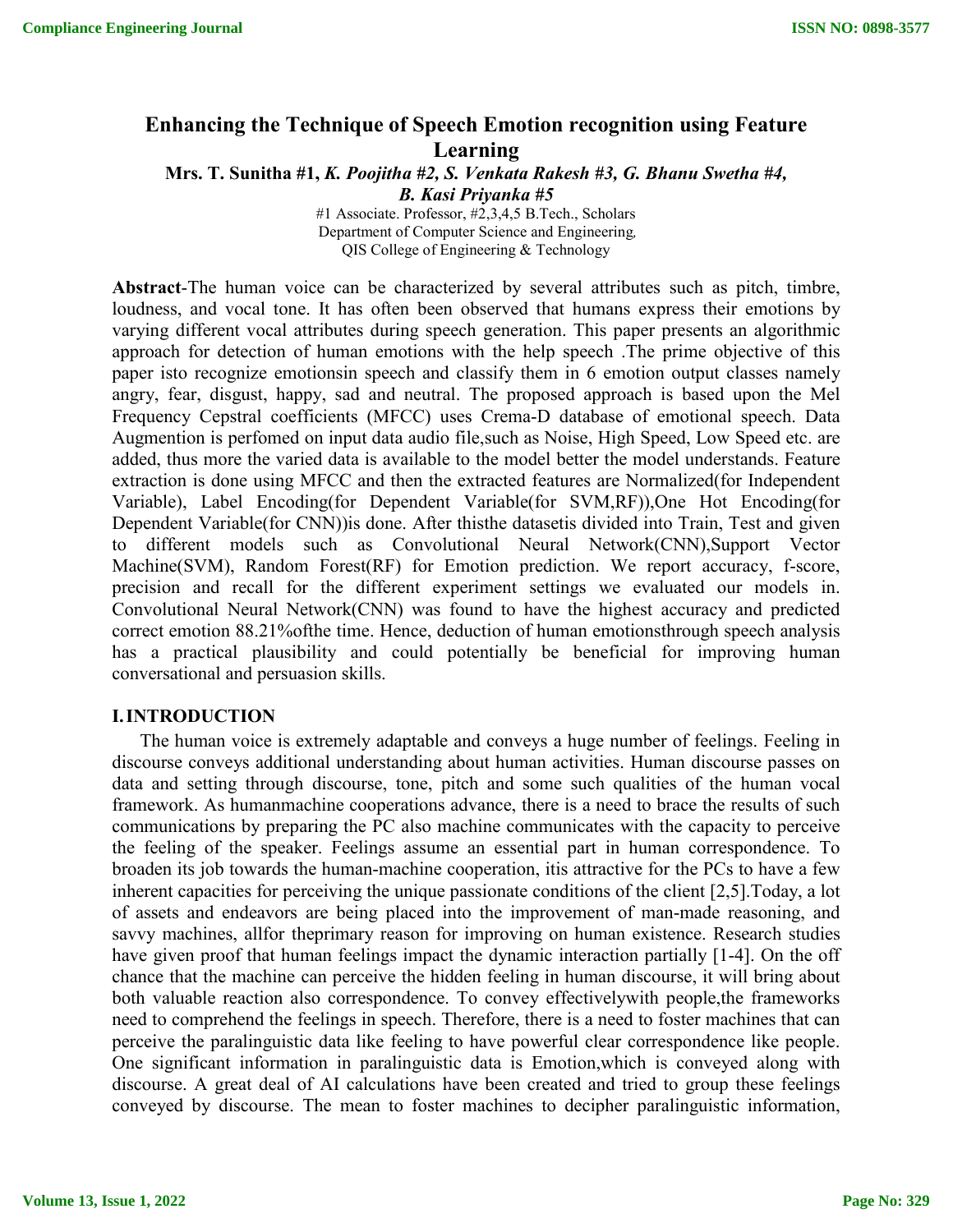similar to feeling, helps in human-machine cooperation and it assists with making the connection more clear and normal. In this concentrate on various characterization models, for example, CNN,SVM,RF are utilized to predictin discourse sample.The MFCC is utilized for the component extraction .To prepare the model CREMA - D dataset was utilized alongside Data Augmention.

## **II. RELATEDWORKS**

The task of speaking recognition is split into numerous subtasks in traditional ASR systems (Fig.1-conventional approach), each of them optimized individually. In [12, 9], an end-to-end strategy for acoustic modeling was presented, which includes both the characteristics and the classifier. A feature-learning phase consisting of multiple layers of convolution and a classification phase consisting of fully connected (FC) layers (also referred to as the multi layer perceptron (MLP)) and an output layer is the basis of the CNN-based end-to-end acoustic modeling approach as shown in the figure 1.





The hyper parameters of the system include: (i) the window size of the speech input  $(w_{seq})$ , (ii) the number of convolution layers N,(iii) for each convolution layer  $i \in f\{1..N\}$ , kernel width  $kW_i$ , kernel shift dW<sub>i</sub>, number of filters nf<sub>i</sub> and maxpooling size mp<sub>i</sub>and (iv) the number of hidden layers in the MLP.All these hyperparameters were identified via cross validation in the original paper. This technique also influences how quickly the input talk is processed. In particular, the first kernel layer width of the convolution layer (i.e.  $kW_1$ ) and the kernel shift (i.e.  $dW_1$ ) are respectively the frame size and frame shift that work on the signal. Figure 2 shows the processing of the first layer of convolution. Note that the frame rate of the system is determined by the shiftof input speech window of size  $w_{sea}$ , which was fixed to 10 ms, asdone conventionally.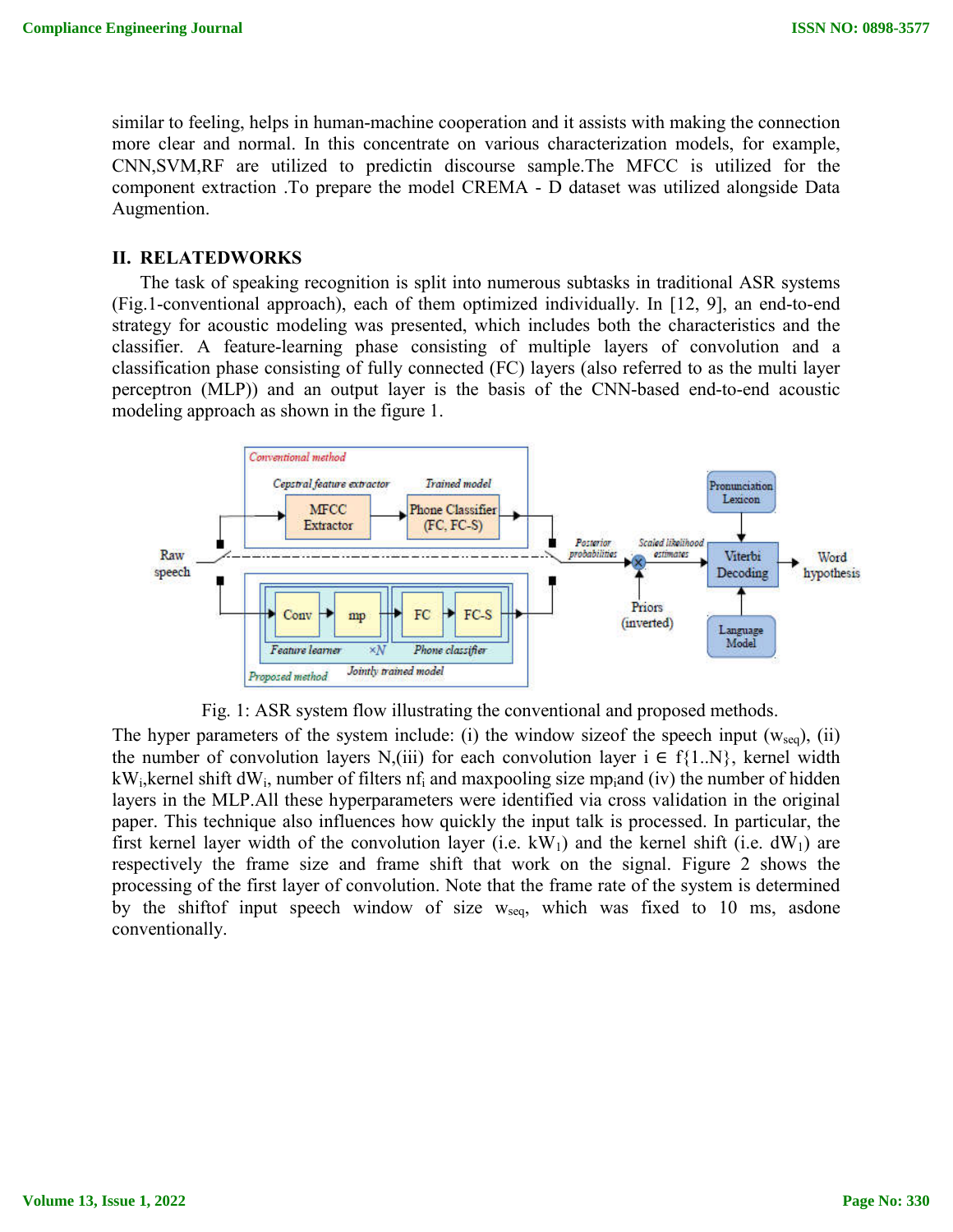

Fig. 2. Illustration of first convolution layer processing.

In [9] the first convolution modelling of the "sub-segment," i.e. a 2ms signal that is smaller than one pitch, was identified. After analysing the filters with two distinct approaches, spectral dictionary based analysis[12] and back propogation-based analysis[13], the CNN learned to model forming frequency information for post-probability assessment of the phone.In addition, this method has been proven to provide equivalent performance or better than the traditional cepstral functional system with fewer parameters.This study will take use of these two characteristics, namely the automated functional learning and the less parameters of systems, to enhance children's ASR systems' performance.

## **III.CONFIGURATION SETTING**

This section discusses the databases and protocols first and then the created systems. **Datasets**

For children's speech experiments, we utilised PF-STAR [14] and for adult speech WSJCAM [15]. Both data sets have utterances captured using two microphones in British English. PFSTAR is a big vocabulary dataset containing 140% of the speakers. It comprises 158 children aged between the ages of 4 and 14 years old. WSJCAM0. For PF-STAR ASR we utilised BEEP [16] lexicon. We have utilised the standard BEEP lexicon protocol for WSJCAM0, supplemented with CMU dictionary pronunciations for invisible words.

Data from both the recorded channels - head mounted microphones (denoted channel A) and microphones from far-field (denoted channel B) - were utilised to train models for tests with PF-STAR, since this was partly possible for overcoming data shortages. The evaluation/adaptation data of PF-STAR is used as a cross-validation set for neural network training. We provide results independently on the A and B channels of test data.

For experimentation, standard WSJCAM0 training (train), development (dev) and test sets were employed. In decoding of WSJCAM0 utterances, Standard 20k trigram LMs of WSJ corpus have been utilised.The PF-STAR language model has been developed as follows: one LM is from the Witten-Bell-Smoothing training set and another one from Witten-Bell Smoothing with standard MGB-3 text [17]. In order to remove the lower probabilities with  $10^{-8}$  as a threshold, the LMs of the two have been interpolated linearly by weights chosen based on their concerns in the cross-validation set PF-STAR (explained above).

#### **GMM-HMM systems**

To train all GMM-HMM systems was Kaldi's toolkit[18] for usage.We have monophonous, triphonic and LDA+MLLT, as well as LDA+MLLT+fMLLR+SAT, using conventional training system procedures. The sheet nodes were limited to up to 2,500 nodes and 15,000 Gaussians for context-dependent clustering in all systems. Then, SGMM systems with 2500 leaf nodes, 9,000 substates and 400 mixes per state were trained.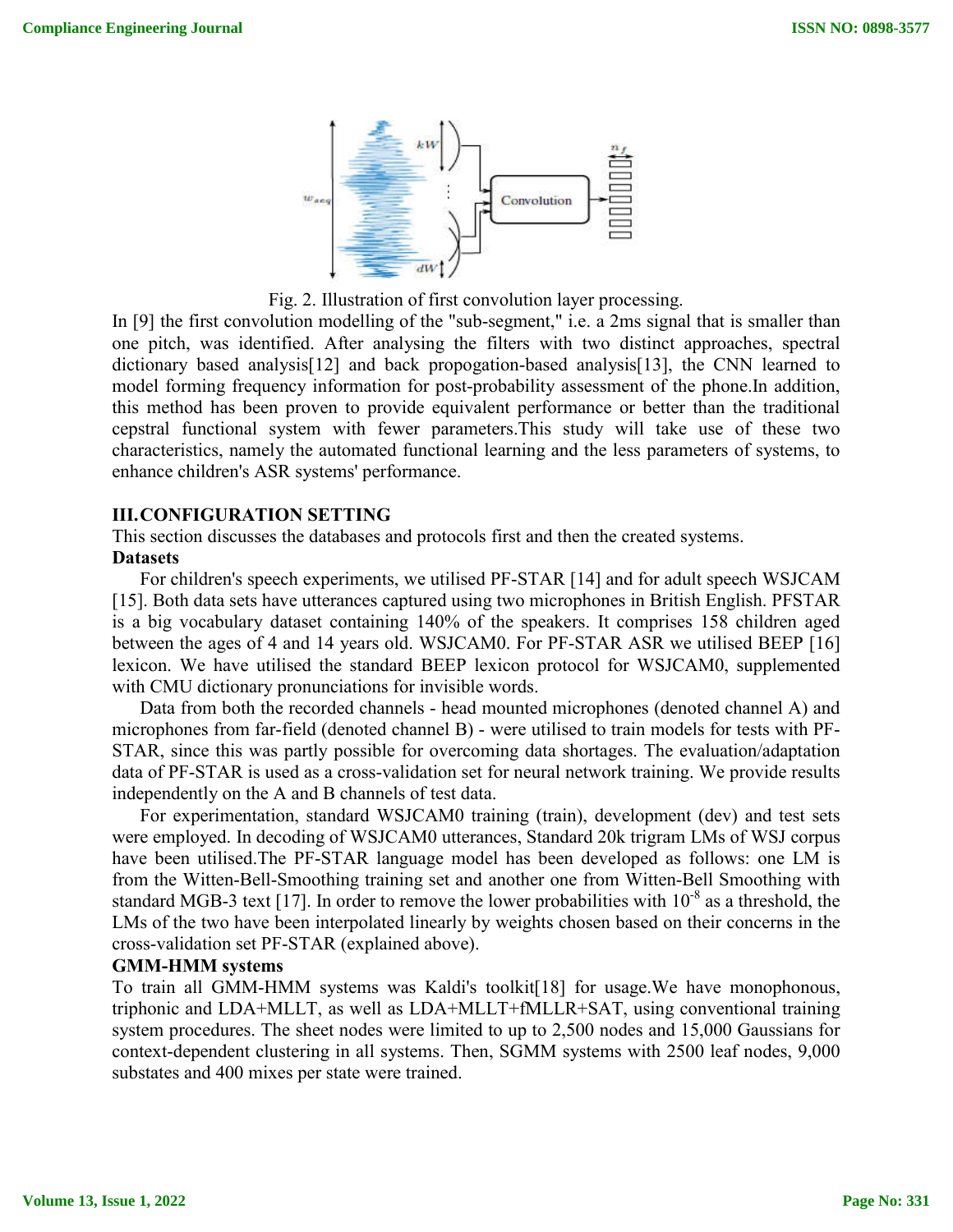| <b>Model</b>     | <b>Layer</b> | $\boldsymbol{n_f}$ | Conv<br>kW | dW | mp |
|------------------|--------------|--------------------|------------|----|----|
| CNN3             |              | 80                 | 30         | 10 |    |
|                  | 2.3          | 60                 |            |    |    |
| CNN4             |              | 200                | 30         |    |    |
|                  |              | 100                |            |    |    |
|                  |              | 200                | 30         |    |    |
|                  |              | 100                |            |    |    |
| CNN <sub>5</sub> |              | 100                | 8          |    |    |
|                  |              | 100                |            |    |    |
|                  |              | 100                |            |    |    |

Table 1. CNN architectures. N<sub>f</sub>: number of filters, kW: kernelwidth, dW: kernel shift, mp: maxpooling.

### **DNN-HMM systems**

Keras[19] was used to train all neural networks using Tensorflow [20] backend. The feature utilised was 429-size MFCC 13-size CMVN with 11-screen splicing and associated coefficients. The DNNs, referred to as DNN1 and DNN3, consisted of 1 or 3 hidden layers, each with 1024 nodes, followed by a softmax output layer with activation with a rectified linear unit (ReLU). Monophone DNNs were intended for single-phone states, whereas SGMM clusters were intended for the triphone systems.The systems were trained using the alignments from the relevant systems. The Glorot uniform distribution technique was used to initialise the DNN parameters, default in Keras. Training took place on a stochastic gradient descent with a crossentropical loss, where everything except the last layer dropped by 20 percent. When crossvalidation loss stopped decreasing, the learning rate was half in the  $10^{-1}$  to  $10^{-6}$  range. Scaled up by priors (computed from goals used for training) and used to decode or forcibly align neural networks in Kaldi.The HMM state transition probability was derived from the GMM-HMM system they were learned from during decoding. During decoding The DNN training was followed by an alignment procedure utilising the DNN-HMM system, as monophone system alignments were poor. Then the DNNs were randomly re-exercised. It's been repeated twice.

## **CNN-HMM systems**

Keras-Tensorflow was used to train the CNNs. Raw voice signals were shown in 250ms chunks with a 10ms shift. Each segment was removed mean (by its scalar average) and normalised before the CNN was fed. Table 1 shows the architectures of the CNN. Each CNN contains a single completely connected hidden 1024 node layer, followed by a softmax output FC layer. A 20% dropout was applied to the concealed FC layer. For the training of CNNs were utilised the central labels of the segment, based on the training alignments. The training processes for the DNNs were identical.

## **IV.RESULTS AND DISCUSSION**

On kid speech test set (Channels A and B), Table 2 displays word error rates (WER) by using models trained in speech and additional speech by the adult. We note that CNN systems regularly perform best or better than their counterparts GMM/HMM and DNN/HMM. The SGMM systems also profit from data shortages and decoding of multipasses to produce competent results. It must be noted that 11.99% WER is the best-reported PF-STAR corpus [21, 22], to the best of our knowledge.The effect of integrating kid data into adult ASR on WER is seen in Table 3. We see that it lowers performance by adding child voice data.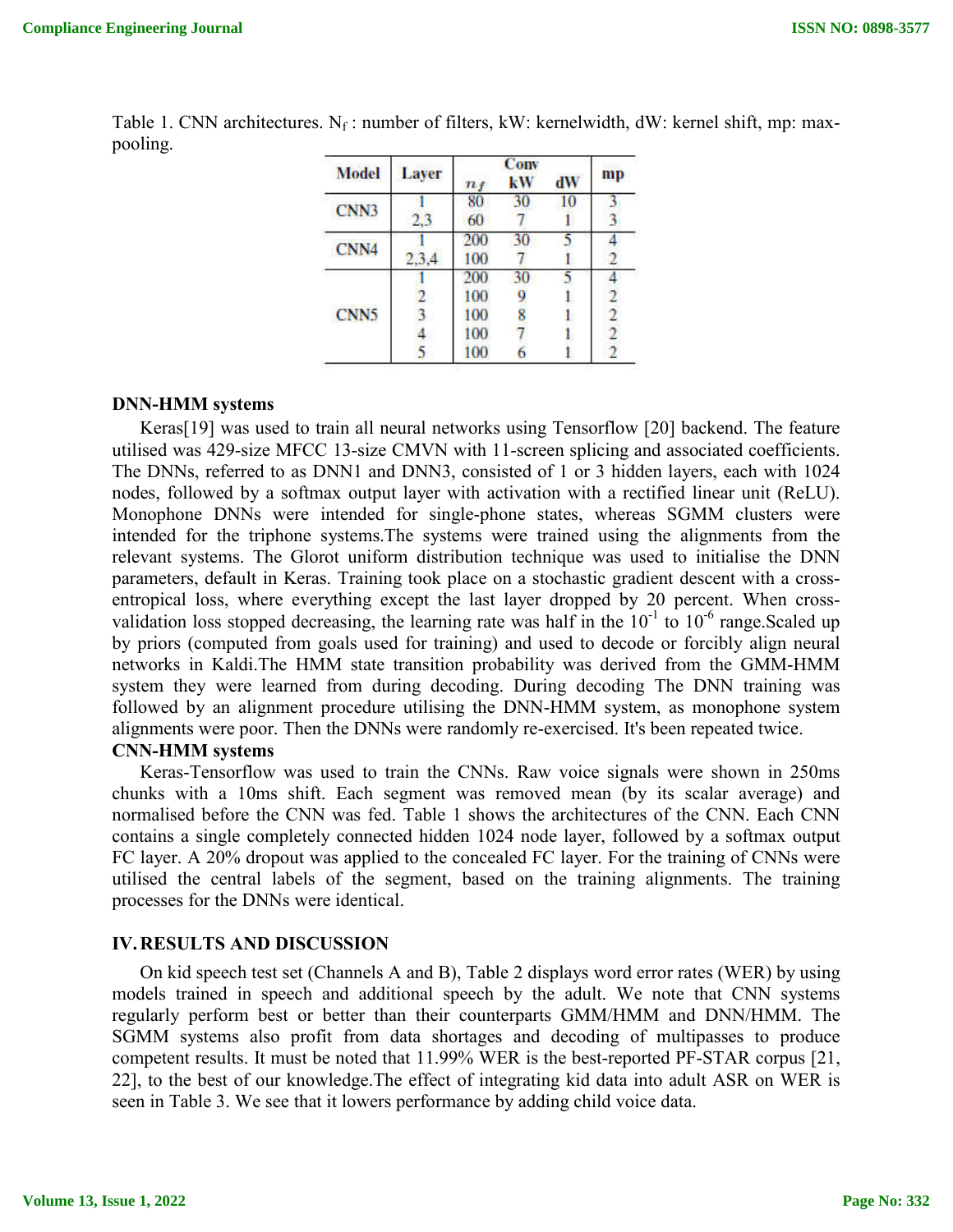| Model trained on $\rightarrow$<br>Children test set $\rightarrow$ |                  | Children data |       | Added adult data |       |
|-------------------------------------------------------------------|------------------|---------------|-------|------------------|-------|
|                                                                   |                  | А             | в     | A                | В     |
| mono                                                              | <b>GMM</b>       | 17.84         | 19.27 | 18.43            | 20.63 |
|                                                                   | <b>DNN1</b>      | 15.67         | 16.63 | 15.88            | 17.69 |
|                                                                   | DNN3             | 15.84         | 17.21 | 15.62            | 17.60 |
|                                                                   | CNN3             | 15.09         | 15.63 | 15.12            | 16.72 |
|                                                                   | CNN4             | 16.21         | 16.13 | 15.68            | 16.90 |
|                                                                   | <b>CNN5</b>      | 17.35         | 17.00 | 15.82            | 17.37 |
| tri                                                               | <b>SGMM</b>      | 13.18         | 14.64 | 12.38            | 14.54 |
|                                                                   | <b>DNN1</b>      | 14.65         | 15.52 | 14.77            | 16.28 |
|                                                                   | DNN3             | 15.54         | 16.34 | 14.37            | 16.41 |
|                                                                   | CNN3             | 13.25         | 13.87 | 11.99            | 14.42 |
|                                                                   | CNN4             | 14.09         | 14.40 | 12.49            | 14.40 |
|                                                                   | CN <sub>N5</sub> | 13.43         | 14.21 | 12.24            | 13.77 |

Table 2. Comparison of WER on children test data with childrenmodels and children+adult models.

Table 3. Comparison of WER on adult test data with adult models and adult+children models, showing the effect of adding children data on adult speech recognition.

| Model trained on $\rightarrow$<br>Adult test set $\rightarrow$ |                              | Adult data |       | Added children data |       |
|----------------------------------------------------------------|------------------------------|------------|-------|---------------------|-------|
|                                                                |                              | dev        | test  | dev                 | test  |
| mono                                                           | <b>GMM</b>                   | 28.28      | 28.27 | 28.84               | 29.04 |
|                                                                | <b>DNN1</b>                  | 15.60      | 15.69 | 18.27               | 18.01 |
|                                                                | DNN3                         | 13.12      | 13.18 | 14.63               | 14.37 |
|                                                                | CN <sub>N</sub> 3            | 14.96      | 14.12 | 16.91               | 16.18 |
|                                                                | CNN4                         | 13.99      | 13.68 | 15.74               | 15.04 |
|                                                                | CN <sub>N</sub> <sub>5</sub> | 14.32      | 13.80 | 16.14               | 15.43 |
| tri                                                            | <b>SGMM</b>                  | 9.10       | 9.44  | 9.32                | 9.56  |
|                                                                | DNN1                         | 10.98      | 10.64 | 11.53               | 11.80 |
|                                                                | DNN3                         | 9.66       | 9.29  | 10.30               | 10.44 |
|                                                                | CNN3                         | 10.83      | 10.24 | 12.09               | 11.44 |
|                                                                | CN <sub>N4</sub>             | 10.31      | 9.70  | 11.51               | 11.08 |
|                                                                | CN <sub>N5</sub>             | 9.93       | 9.53  | 10.85               | 10.55 |

In [12], it was proposed to comprehend the information represented on the first convolution layer of the spectral dictionary. The technique was used for understanding the spectral information modelled on the CNNs in other research, such as [23] and [24]. The spectrum reaction of the filters to the input language is determined in this way:

- (1)  $s_t^c$  was taken as the input speech segment. For the sake of simplicity, a window size of 30 ms similar to the one used in standardshort term processing is used in our analysis.
- (2) Successive windows of kW samples (30 samples for all models)interspaced by dW samples (10 samples for CNN3, 5 samplesfor CNN4 and CNN5 models) are taken from  $s_t^c$
- (3) For each of these successive window signals  $(s_t)$ , the outputs of the filters  $y_t$  to the input speech signal  $S_t = S_t-(kW-1)/2....S_t + (kW-1)/2$  are estimated as

$$
y_t[m] = \sum_{l=-(kW-1)/2}^{l=+(kW-1)/2} f_m[l].s_{t+l} \tag{1}
$$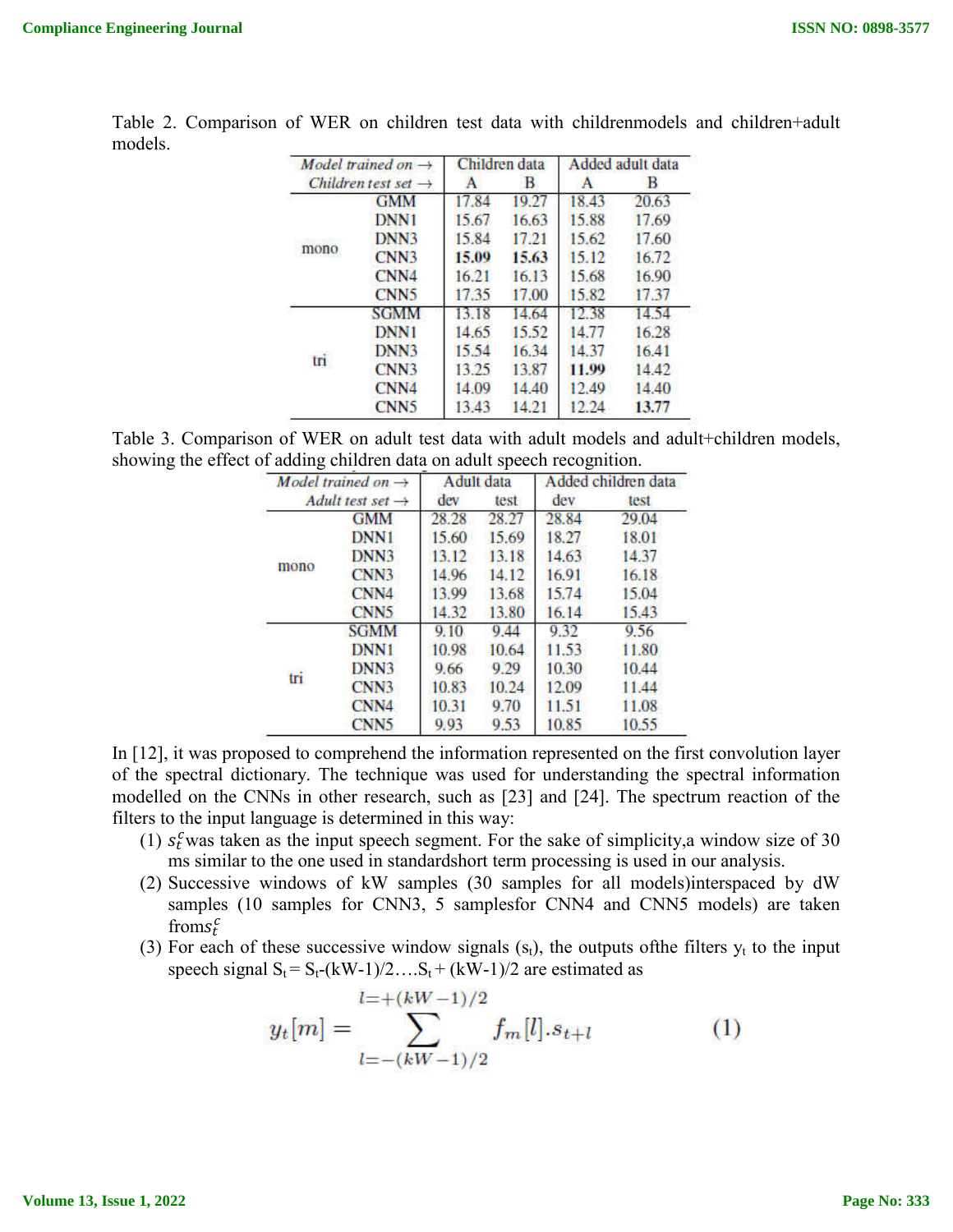where  $f_m$  denotes the m<sup>th</sup> filter in first convolution layer andy<sub>t</sub>[m] denotes the output of the m<sup>th</sup> filter at time frame t.

The frequency response  $S_t$  of the input signal  $s_t$  is estimated as

$$
S_t = |\sum_{m=1}^{M} y_t[m].\mathcal{F}_m|,\tag{2}
$$

Based on the confusion matrix in [25], the subset of telephones and speakers were chosen. The 30-ms-Frame from the steady-state area of/and/of the boy speaker displays spectral response in Figure 3 (b23). The formant values are often consistent with the range in the data set. In various vowels and speakers we saw comparable tendencies.



Fig. 3. Average filter response for a speech segment /er/ from CNN3trained on children speech

# **V. FUTURE SCOPE AND CONCLUSION**

This article compares the traditional cepstral ASR methodology with a CNN-based end-toend acoustic modelling technique to learn the key characteristics simultaneously and the raw language telephone classification for children to learn the language. Our PF-STAR corpus investigations have shown that CNN end-to-end acoustic modelling produces superior systems than those that have conventional characteristics such as MFCCs.Our tests have shown shown the system may be further improved by increasing child data with adult voice. An examination of the trained CNNs has shown that CNNs have learnt to represent formational information invariant in children's and adult speech acoustic differences.

## **REFERENCES**

[1] A. Potamianos, S. Narayanan, and S. Lee, "Automatic speechrecognition for children." in Proceedings of Eurospeech, 1997.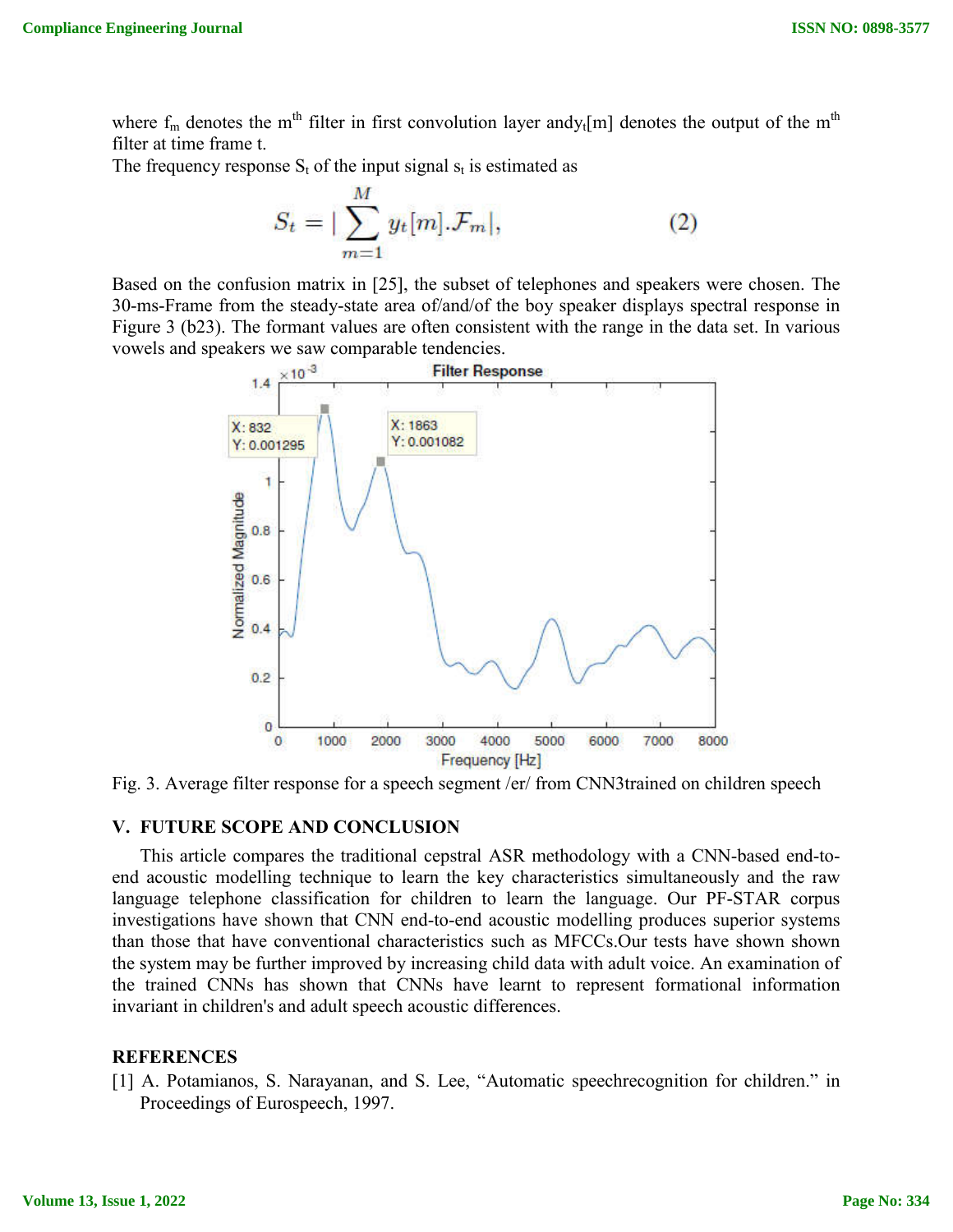- [2] S. Lee, A. Potamianos, and S. Narayan, "Acoustics of children's speech: Developmental changes of temporal and spectralparameters," The Journal of the Acoustical Society ofAmerica, vol. 105, no. 3, pp. 1455–1468, 1999.
- [3] J. Hillenbrand, L. Getty, M. Clark, and K. Wheeler, "Acousticcharacteristics of American English vowels," The Journal ofthe Acoustical Society of America, vol. 97, pp. 3099–111, 061995.
- [4] S. Palethorpe, R. Wales, J. Clark, and T. Senserrick, "Vowelclassification in children," The Journal of the Acoustical Societyof America, vol. 100, no. 6, pp. 3843–3851, 1996.
- [5] R. Serizel and D. Giuliani, "Deep neural network adaptationfor children's and adult's speech recognition," in Proceedingsof Italian Computational Linguistics Conference, 2014.
- [6] P. Shivakumar, A. Potamianos, S. Lee, and S. Narayan, "Improvingchildren's speech recognition using acoustic adaptationand pronunciation modeling," in Proceedings of the Workshopon Child Computer Interaction, 2014.
- [7] H. Liao, G. Pundak, O. Siohan, M. Carroll, N. Coccaro,Q. Jiang, T. Sainath, A. Senior, F. Beaufays, and M. Bacchiani,"Large vocabulary automatic speech recognition for children,"in Proceedings of Interspeech, 2015.
- [8] J. Fainberg, P. Bell, M. Lincoln, and S. Renals, "Improvingchildren's speech recognition through out-of-domain data augmentation,"in Proceedings of Interspeech, 2016.
- [9] D. Palaz, R. Collobert, and M. Magimai.-Doss, "Estimatingphoneme class conditional probabilities from raw speech signalusing convolutional neural networks," in Proceedings of Interspeech,2013.
- [10] T. N. Sainath, R. J. Weiss, A. Senior, K. W. Wilson, andO. Vinyals, "Learning the Speech Front-end With Raw WaveformCLDNNs," in Proceedings of Interspeech, 2015.
- [11] P. Golik, Z. T¨uske, R. Schl¨uter, and H. Ney, "ConvolutionalNeural Networks for Acoustic Modeling of Raw Time Signalin LVCSR," in Proceedings of Interspeech, 2015.
- [12] D. Palaz, M. Magimai-Doss, and R. Collobert, "Endto-End Acoustic Modeling using Convolutional NeuralNetworks for HMM-based Automatic Speech Recognition,"Speech Communication, 2019. [Online]. Available: https://doi.org/10.1016/j.specom.2019.01.004
- [13] H. Muckenhirn, V. Abrol, M. Magimai.-Doss, andS. Marcel, "Gradient-based spectral visualization ofCNNs using raw waveforms," Idiap Research Institute,Tech. Rep. Idiap-RR-11-2018, Jul 2018. [Online].
- [14] A. Batliner, M. Blomberg, S. D'Arcy, D. Elenius, D. Giuliani,M. Gerosa, C. Hacker, M. Russell, S. Steidl, and M. Wong,"The PF STAR children's speech corpus," in Proceedings ofNinth European Conf. Speech Communication and Technology,2005.
- [15] T. Robinson, J. Fransen, D. Pye, J. Foote, and S. Renals, "WSJCAMO:a british english speech corpus for large vocabularycontinuous speech recognition," in Proceedings of ICASSP,1995.
- [16] "BEEP dictionary," http://svrwww.eng.cam.ac.uk/comp.speech/Section1/Lexical/beep.html, accessed: 01-07-2018.
- [17] "MGB challenge lexicon," http://data.cstr.ed.ac.uk/asru/MGB3/data/lm/mgb.normalized.lm, accessed: 01-07-2018.
- [18] D. Povey et al., "The Kaldi speech recognition toolkit," in EEE workshop on Automatic Speech Recognition and Understanding,2011.
- [19] F. Chollet et al., "Keras," https://github.com/fchollet/keras,2015.
- [20] M. Abadi et al., "TensorFlow: Large-scale machine learningon heterogeneous systems," http://tensorflow.org/, 2015.